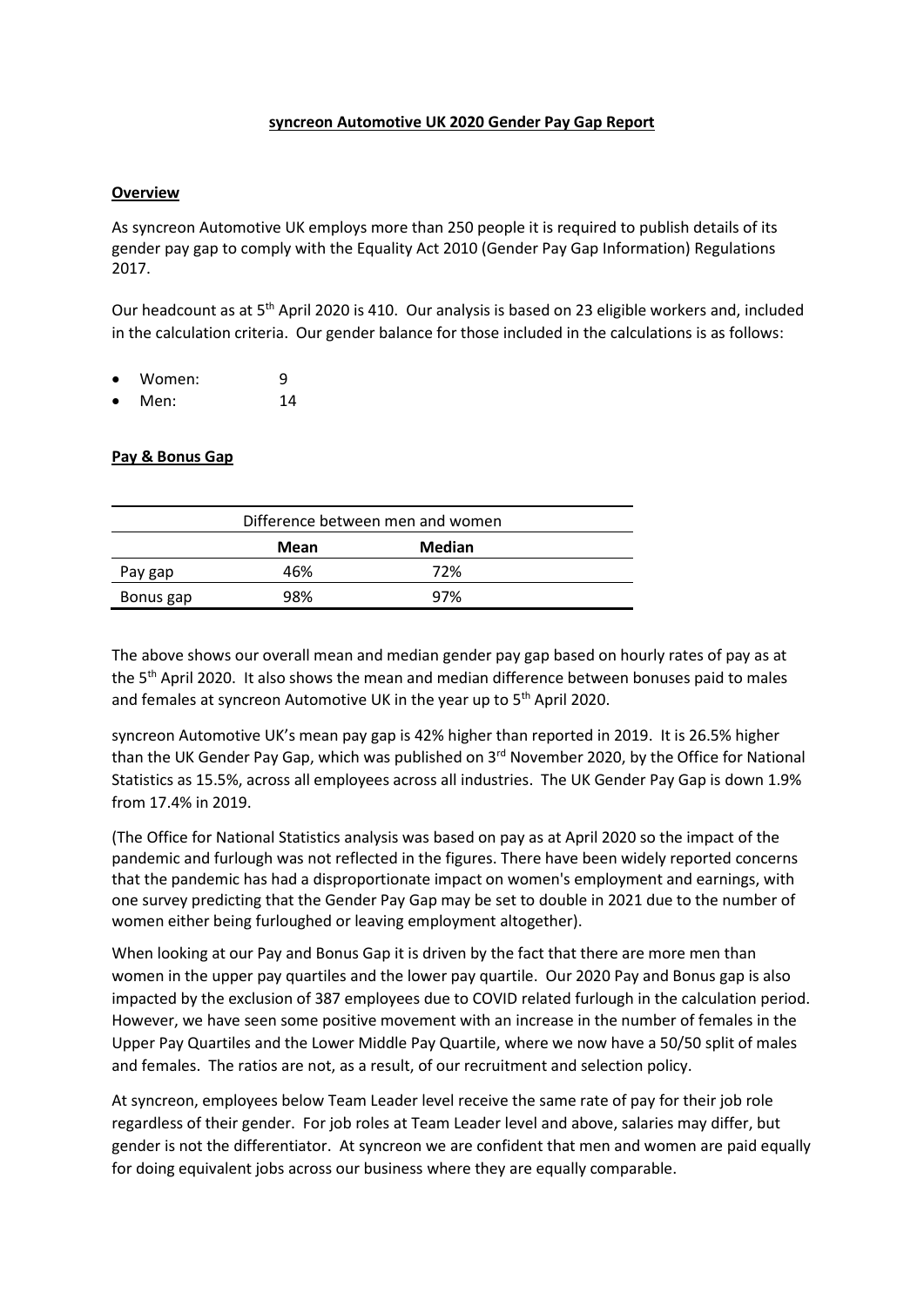# **Proportion of employees awarded a bonus during the calculation period**

## **Male**



### **Female**



### **Bonus Eligibility**

11% of the total female population were eligible for bonus and 21% of the total male population were eligible for a bonus. 4 employees were paid bonuses within the calculation period, 3 males and 1 female.

All bonuses paid in the Company are gender neutral by design.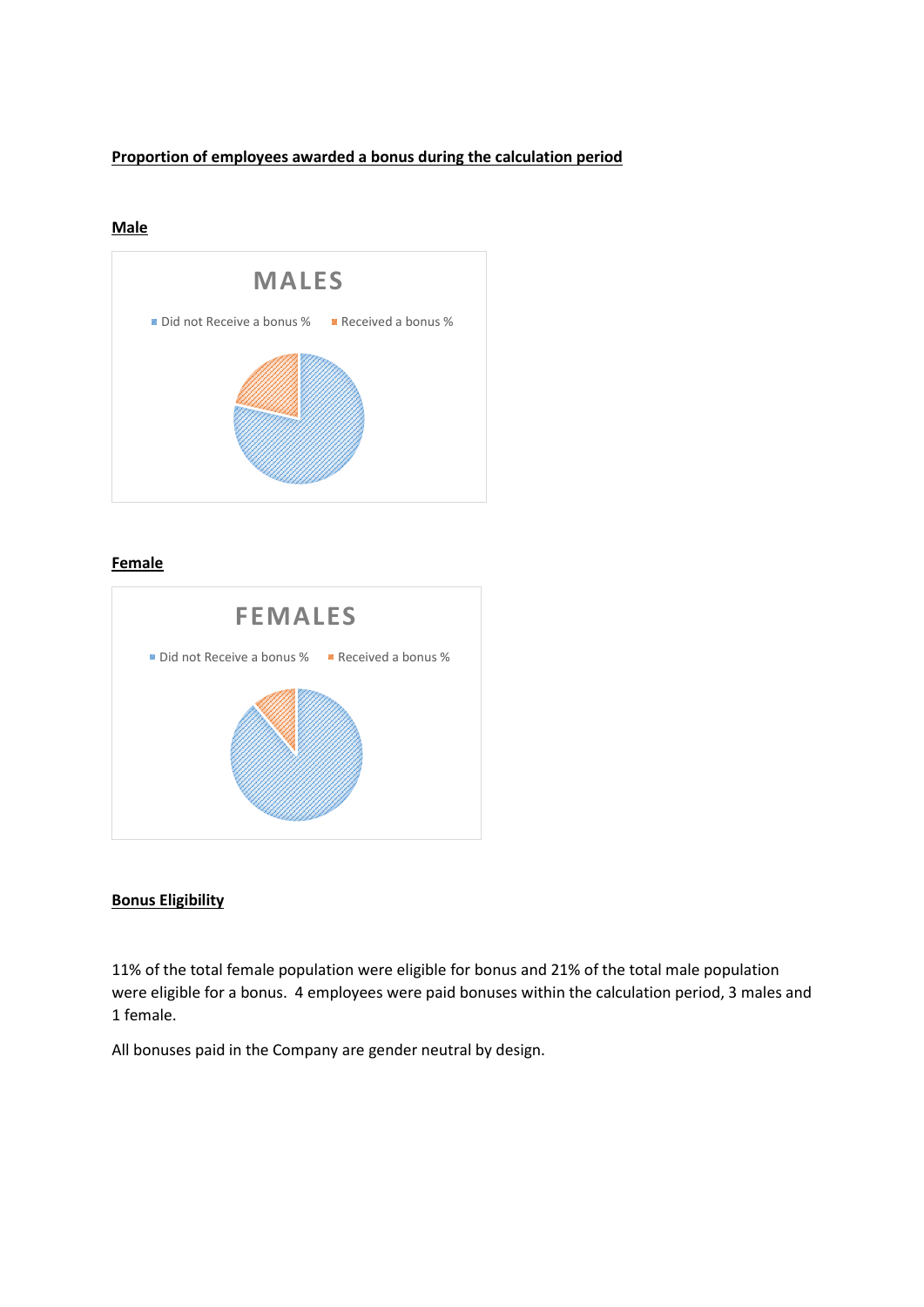### **Pay Quartiles**



We saw a decrease in males by 4% and an increase in females by 4% in the Upper Quartile compared to 2019.



We saw a decrease in males by 7% and a increase in females by 7% in the Upper Middle Quartile compared to 2019.



We saw a decrease in males by 37% and an increase in females by 37% in the Lower Middle Quartile compared to 2019. We now have an equal split of males and females in this quartile.